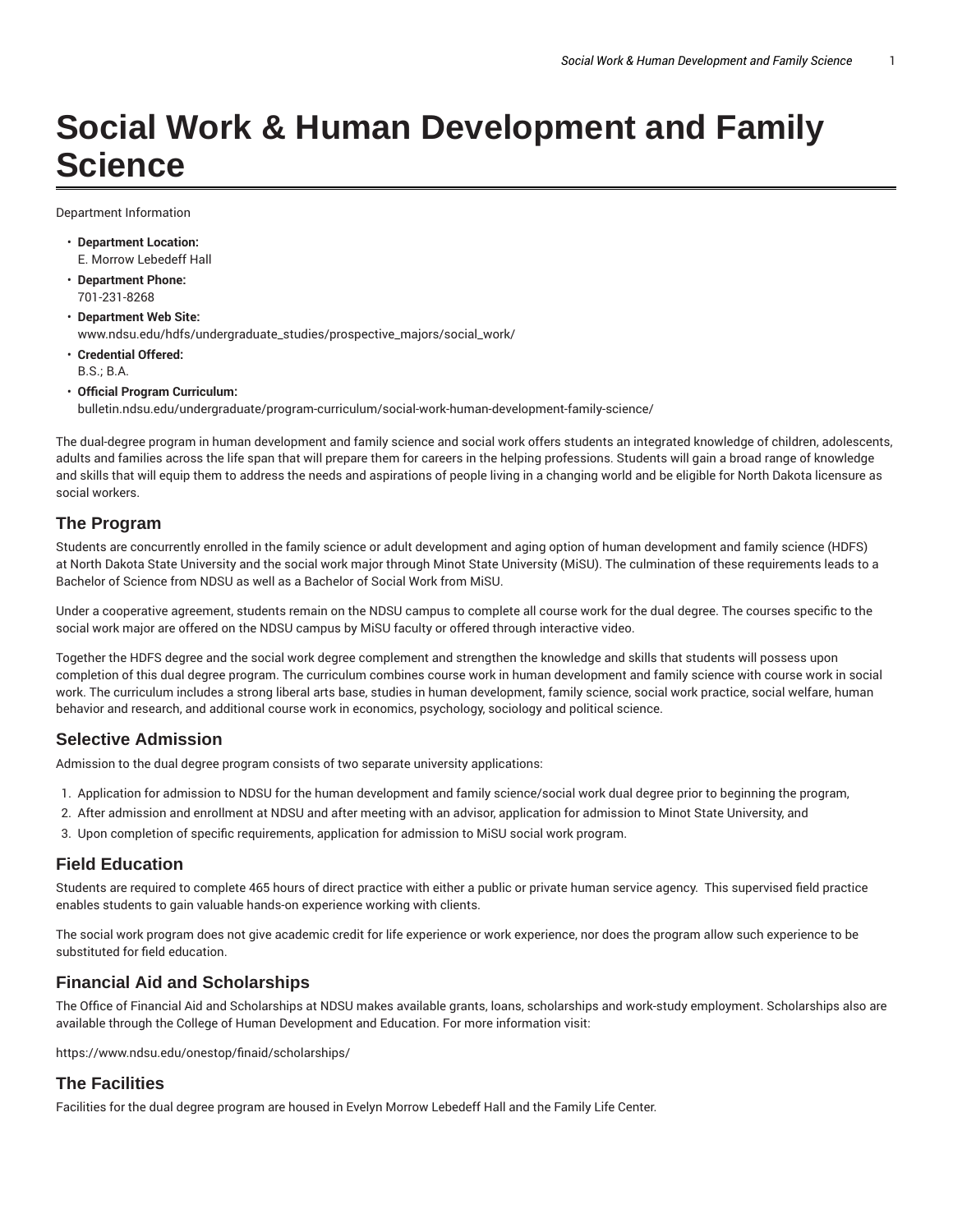## **Extra-Curricular Opportunities**

Students may enhance their involvement by participating in groups such as the HDFS Club and/or the Student Social Work Organization.

#### **Community Setting**

The Fargo-Moorhead metropolitan area offers a setting conducive to study. Students have the opportunity to work in a number of community institutions serving children and families.

#### **Accrediting Agency**

The social work program is accredited by:

The Council on Social Work Education

1701 Duke Street, Suite 200

Alexandria, VA 22314-3457

## **Plan of Study**

Please note this is a sample plan of study and not an official curriculum. Actual student schedules for each semester will vary depending on start year, education goals, applicable transfer credit, and course availability. Students are encouraged to work with their academic advisor on a regular basis to review degree progress and customize an individual plan of study.

| Freshman                                  |                       |                                           |                |
|-------------------------------------------|-----------------------|-------------------------------------------|----------------|
| Fall                                      |                       | <b>Credits Spring</b>                     | <b>Credits</b> |
| <b>ENGL 110</b>                           |                       | 4 COMM 110                                | 3              |
| <b>HSE 189</b>                            |                       | 1 ENGL 120                                | 3              |
| <b>HDFS 242</b>                           |                       | 3 POLS 115 or 215                         | 3              |
| <b>PSYC 111</b>                           |                       | 3 SOC 110                                 | 3              |
| MATH <sup>*</sup>                         |                       | 3 HDFS 230                                | 3              |
| Science & Technology Gen Ed               | 3                     |                                           |                |
|                                           | 17                    |                                           | 15             |
| Sophomore                                 |                       |                                           |                |
| Fall                                      | <b>Credits Spring</b> |                                           | <b>Credits</b> |
| BIOL 126, 111, 150, or 220                |                       | 3 PHIL 215, 101, or 210                   | 3              |
| BIOL 100L, 150L, or 220L                  |                       | 1 ECON 201 or 202                         | 3              |
| <b>HDFS 250</b>                           |                       | 3 HDFS option course (Family or<br>Aging) | 3              |
| <b>PSYC 212</b>                           |                       | 3 CSCI 114 or MIS 116                     | 3              |
| SWK 250: Interpersonal Skills             |                       | 3 SWK 330: Human Behavior & Soc<br>Env    | 3              |
| SWK 256: Development of Social<br>Welfare |                       | 3 SWK 335: Methods I - Individuals        | 3              |
|                                           | 16                    |                                           | 18             |
| <b>Junior</b>                             |                       |                                           |                |
| Fall                                      |                       | <b>Credits Spring</b>                     | <b>Credits</b> |
| <b>HDFS 275</b>                           |                       | 3 STAT 330                                | 3              |
| <b>PSYC 270</b>                           |                       | 3 HSE 320                                 | $\mathbf{1}$   |
| HDFS 300-400 level elective               |                       | 3 HDFS option course (Family or<br>Aging) | 3              |
| Humanities/Fine Arts Gen Ed               |                       | 3 HDFS Any Level Elective                 | 3              |
| SWK 331: Family Dynamics                  |                       | 3 SWK 426: Methods II - Groups            | 3              |
| SWK 430 (or SWK 402 in Spring)            |                       | 3 SWK Elective                            | 3              |
|                                           | 18                    |                                           | 16             |